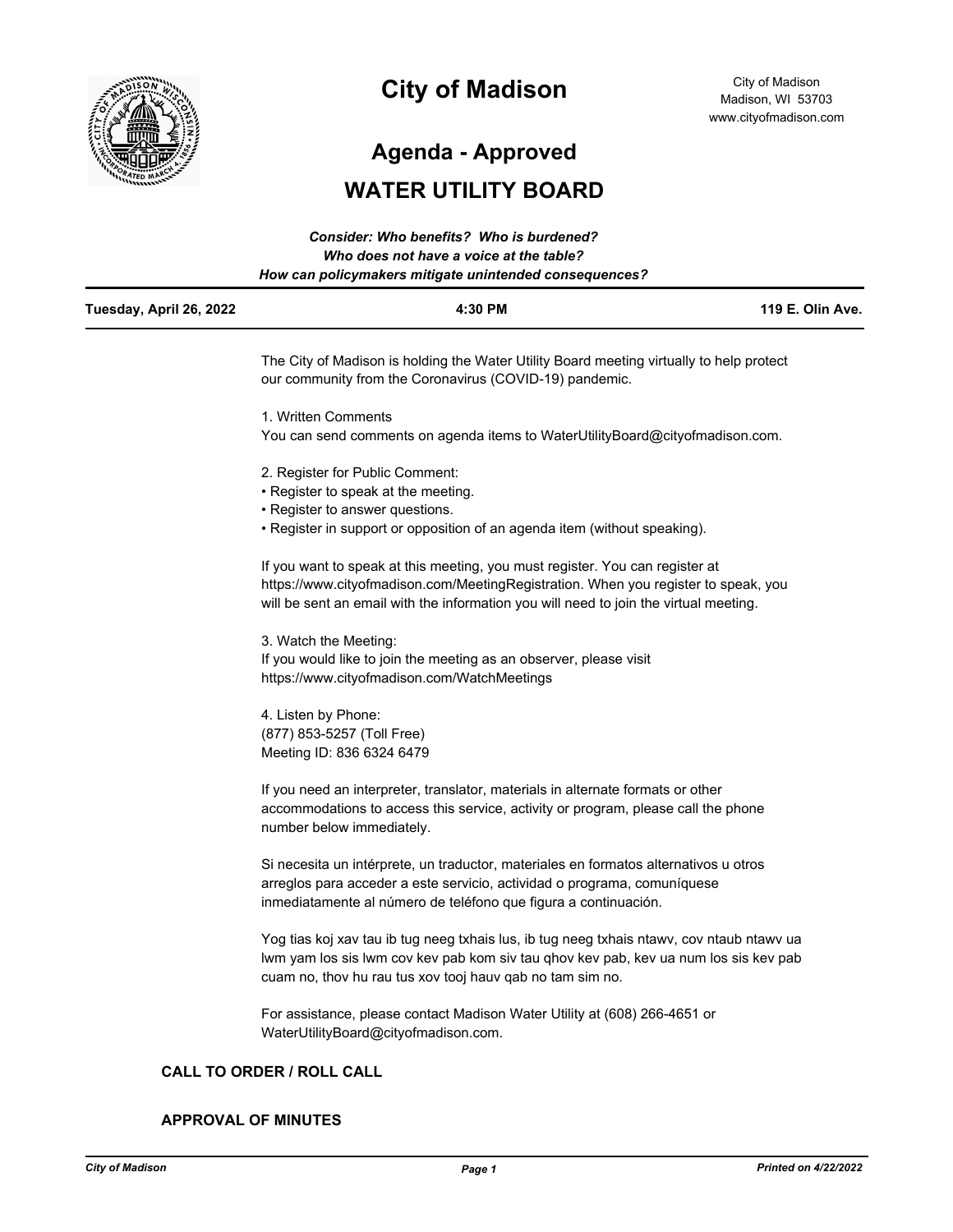Approval of the March minutes: http://madison.legistar.com/Calendar.aspx

#### **PUBLIC COMMENT**

Speakers are limited to three minutes each. Registration is required; instructions are on the first page of this agenda. You must be registered before the board takes up your item.

**1. [16738](http://madison.legistar.com/gateway.aspx?m=l&id=/matter.aspx?key=18604)** General Public Comment

#### **DISCLOSURES AND RECUSALS**

Members of the body should make any required disclosures or recusals under the City's Ethics Code.

#### **NEW BUSINESS**

**2. [70643](http://madison.legistar.com/gateway.aspx?m=l&id=/matter.aspx?key=82674)** Authorizing the City's execution of a Purchase and Sale Agreement between the City of Madison and Hawthorne & Stone Construction, Inc. for the sale of surplus property located at 10451 Old Sauk Road in the City of Madison. (9th AD)

| Attachments: | Item 2 Memo Sale of Surplus Property.pdf                   |
|--------------|------------------------------------------------------------|
|              | Item 2 Attachment Common Council Resolution File 70643.pdf |
|              | MAP 10451 Old Sauk Rd Disposal.pdf                         |
|              | 12440 Final Plat.pdf                                       |
|              | <b>FILE ID 64599</b>                                       |
|              | <b>FILE ID 68697</b>                                       |
|              |                                                            |

- **3. [70887](http://madison.legistar.com/gateway.aspx?m=l&id=/matter.aspx?key=82885)** Authorize amendment of the 2022 Water Utility Capital Budget to include \$425,000 of additional budget authority for engineering services in support of bench-scale pilot testing, an alternatives analysis, and preliminary and final design for Well 15 PFAS Treatment Facility project and authorization to proceed with sole source award of engineering services to AECOM, in an amount not to exceed \$375,000.
	- [Item 3 Memo Well 15 Budget Amendment and Sole Source Authority.pdf](http://madison.legistar.com/gateway.aspx?M=F&ID=9f316781-2ee9-4546-9565-6872c7180ffb.pdf) [Item 3 Attachment Non-Competitive Selection Request Form.pdf](http://madison.legistar.com/gateway.aspx?M=F&ID=00770b94-8018-45d6-b176-c4a128a2b541.pdf) [Item 3 Attachment Common Council Resolution File 70887.pdf](http://madison.legistar.com/gateway.aspx?M=F&ID=7754ba61-cf4b-4eb0-bc1d-6a325e4a1aa3.pdf) *Attachments:*

#### **UNFINISHED BUSINESS**

**4. [68499](http://madison.legistar.com/gateway.aspx?m=l&id=/matter.aspx?key=80176)** Approval for default virtual meetings or in-person board meetings for 2022 *Attachments:* [Item 4 Memo Board Meeting Format.pdf](http://madison.legistar.com/gateway.aspx?M=F&ID=e4310d12-798c-4f87-93fd-0ce4cf15fc19.pdf)

## **OTHER BUSINESS**

**5. [71114](http://madison.legistar.com/gateway.aspx?m=l&id=/matter.aspx?key=83065)** Water Quality Report